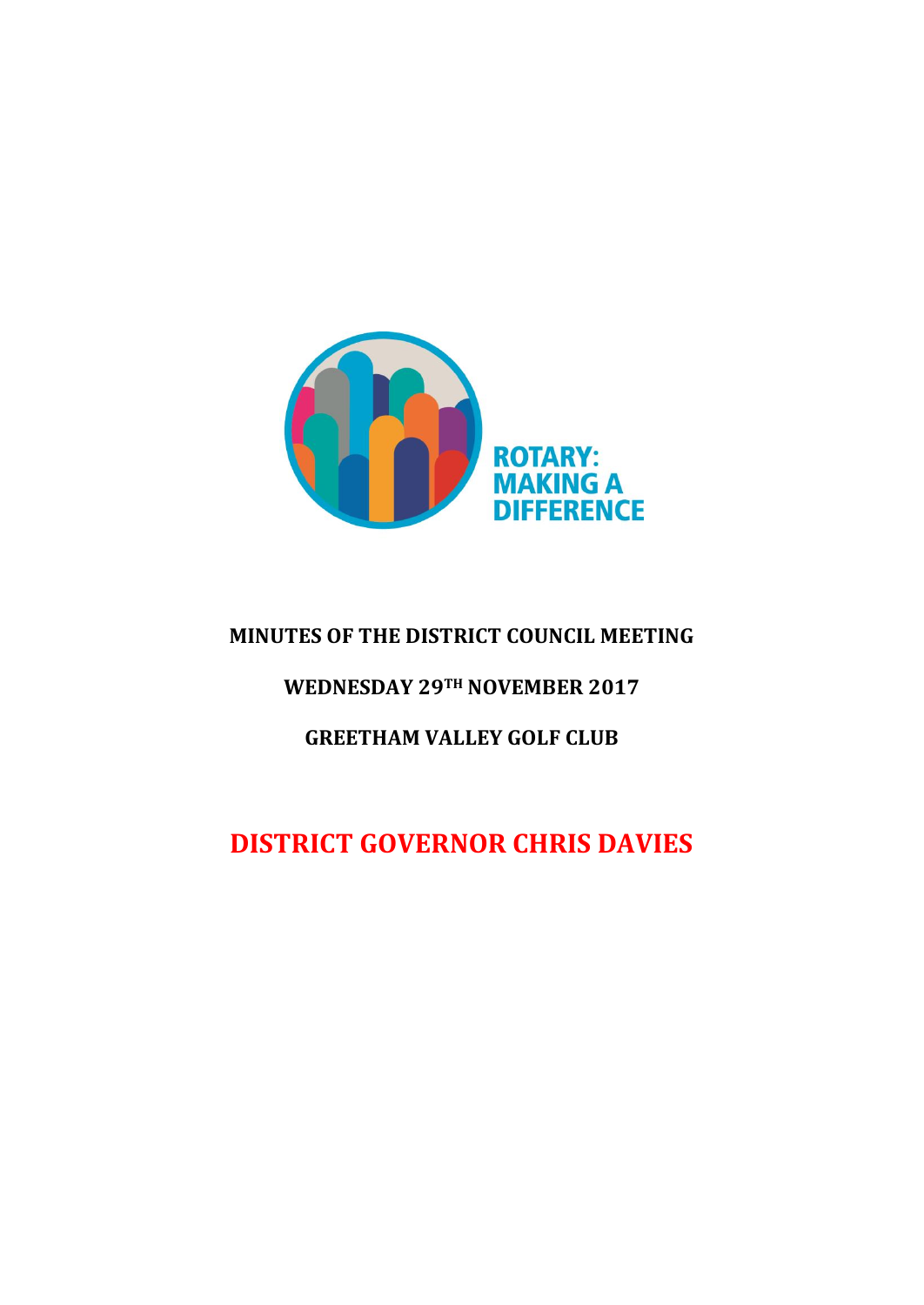# **Rotary International District 1070 Council Meeting – Wednesday 29 November 2017**

District Governor (DG) Chris Davies chaired the meeting, which was held at Greetham Valley Golf Club commencing at 7.30p.m.

There were 142 Rotarians present from 69 Clubs: (Area 1 15 from 6 Clubs; Area 2 19 from 9 Clubs; Area 3 16 from 9 Clubs, Area 4 19 from 6 Clubs Area 5 17 from 8 Clubs; Area 6 10 from 6 Clubs; Area 7 16 from 8 Clubs; Area 8 18 from 9 Clubs; Area 9 12 from 7 Clubs..

# **C 17/18.16 Apologies and Welcome**

DG Chris welcomed all those present to District Council and asked those Rotarians attending a District Council meeting for the first time to stand and be recognized. Apologies were received from: RC Ashby Castle, RC Corby, PDGs Barry Hasdell, Ken Billington, Ian Vernon, Margaret Morley, John Dehnel, Richard Long; Rtns Trevor Davis, Tim Aton, John Fox, Norman porter, Keith Sawbridge, Lesley Hammond, Bobbie Chase.

# **C17/18.17 Act of Remembrance**

All those present stood in remembrance of those Rotarians who had passed to higher service since the previous Council Meeting and DG Chris read out the names: John ALLEN (Northampton) Bob CONBOY (Stamford Burghley) Malcolm HYNE (Rushden Chichele) Roy LAW (Woodhall Spa) David LAWRENCE MBE (Grantham) Scott MELLORS (Loughborough) Peter SEAGRAVE (Stamford Burghley) Sir Terence STREETON (Northampton) John TYERS (Soar Valley) George WILLMOTT (Rushden) Graham WISE (Shepshed Charnwood) Peter HEATH (Nene Valley) Ronald SPEARS (Market Harborough) Peter HAMMOND (Lutterworth~) John SUTTON (Kettering Huxloe) PDG Tony MARTIN (Deepings)

## **C17/18.18 Minutes of the Last District Council Meeting Held on 18 July 2017.**

There were no questions or comments. A motion to approve the minutes was carried unanimously. The Minutes were then signed by the DG.

## **Proposed: AG Graham MARTIN (Soar Valley) Seconded: PDG Roger MAY (Lutterworth Wycliffe)**

## **C17/18.19 Matters Arising**

There were no Matters Arising not on the agenda.

## **C17/18.20 District Governors Report**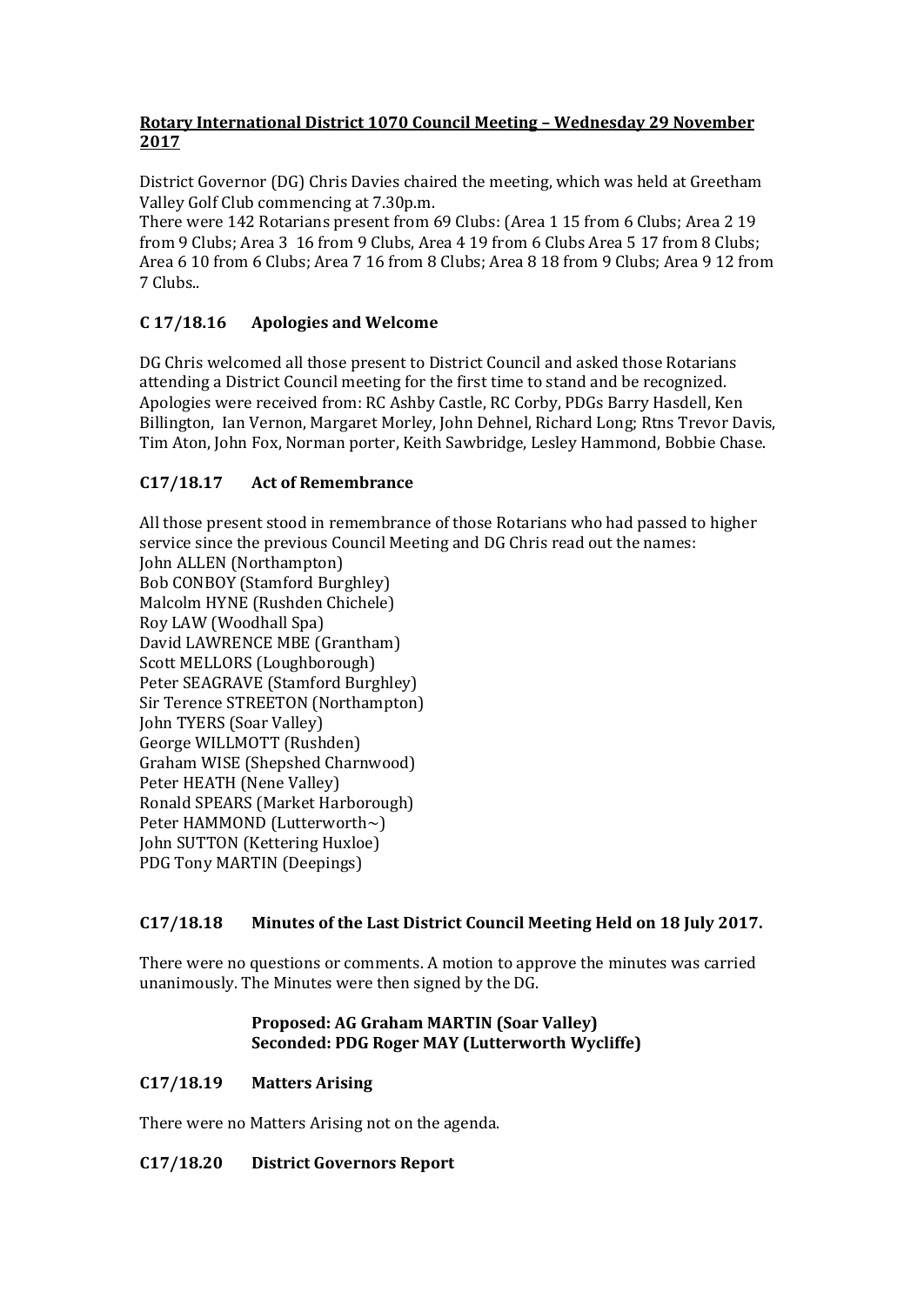The DG extended a warm welcome to RIBI President Denis Spiller who was visiting the District and will be attending Corby Phoenix Charter on 30 Nov.

DG Chris acknowledged that there are some issues with the website and it is in need of regeneration. She outlined the essential areas of focus:

- 1. The objective is to make it easy to manage, professional and consistent looking. There needs to be a management process in place to ensure timely updating.
- 2. It must be an information tool for members as well as membership attraction and needs to present the Brand 1070 and Rotary International professionally.
- 3. It should have a members' only section to view agendas and minutes of District meetings.

The Technical Leaders have done a superb job in creating a workable platform; however, the content has to be owned by the contributors: Communication Team, District Team Members and any other invited contributor. The DG expressed her deep thanks to PDG John Dehnel for dealing with this and doing such a good job. Her thanks were echoed by Rtn Nanette CHAPMAN (Holbeach), Communications Chair.

DG Chris explained that District is looking to relaunch the District Vocational Team, Further details will be given from Bill Hill in the Vocational Report slot DG Chris was pleased to note the growth in younger members: RotaKids is doing well and there are new Interact Clubs

# **C17/18.21 DGE Report**

The Report from DGE Tim had already been circulated. There were no questions.

DGN Report. DGN Rodney gave a short presentation about the forthcoming Rotary Convention which this year will be in Toronto. Although there is much information about speakers still to be released, when taking Atlanta as an example, this years Convention promises to be just as good. In answer to a question from the floor by Loughborough Club which raised the question of having a UK based booking centre to negotiate the best accommodation, it was pointed out that the RI booking centre is likely to be cheaper because of volumes if for no other reason. Accommodation costs apart, the Booking Fee for the Convention will be \$360 if booked before 13 December.

# **C17/18.22 District Secretary**

**The** DS Report had been circulated and there were no questions. The DS did, however, remind everyone that each club should ensure that their membership figures are up-todate before the end of December. Subs will be based on the figures as at the end of Dec.

PDG Geoff Blurton gave a short brief about the forthcoming COL. Enactments (Constitutional Changes) will be discussed in April 2019. Resolutions, which are not binding on the RI Board have already been discussed and voted on electronically. Some of those with particular interest in D1070 were not passed; Raising the upper age for Rotaract for example were not agreed across RI. There will be an opportunity to further discuss these issues in the Spring.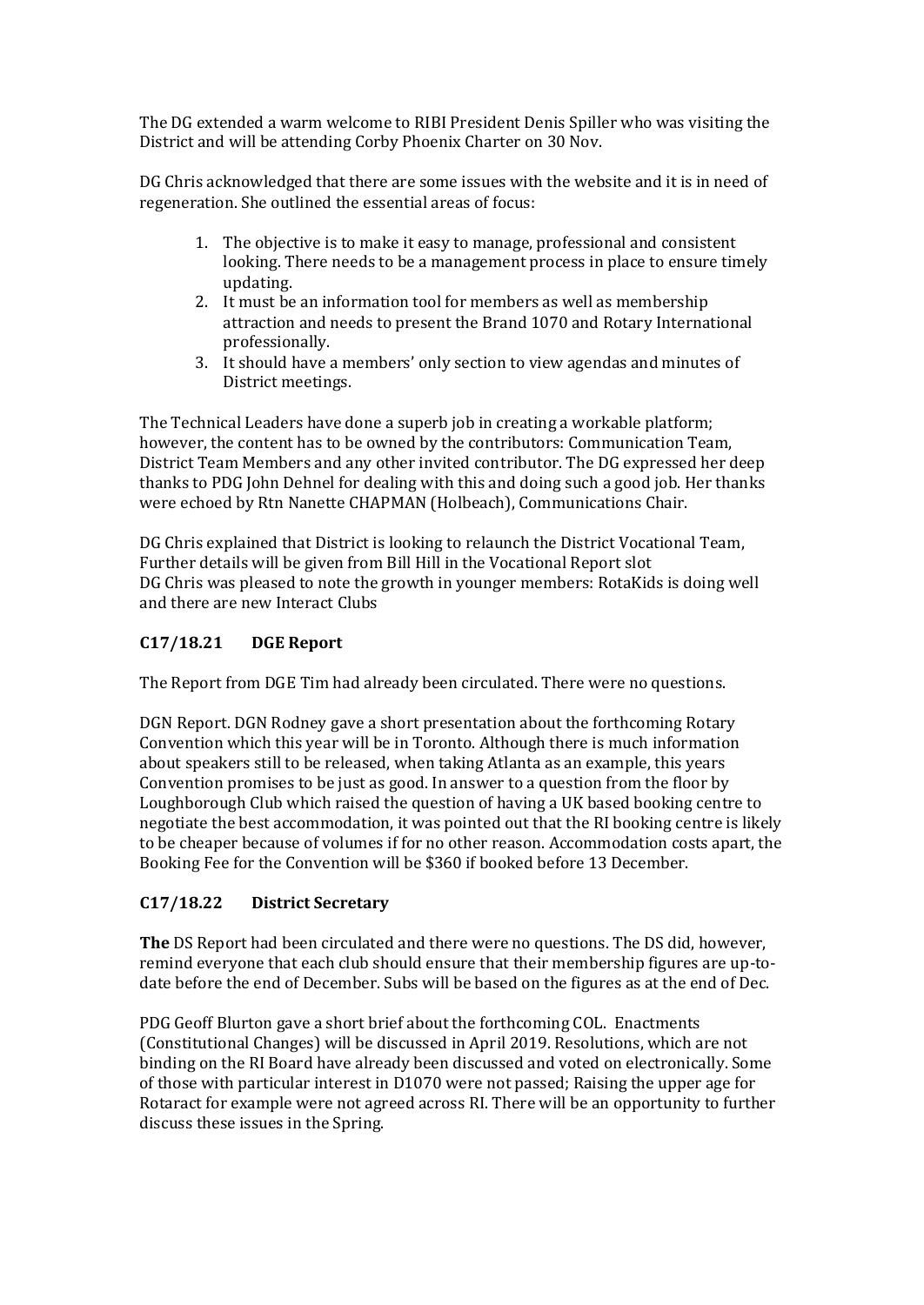# **C17/18.23 District Treasurers (DT) Report**

DT Eric noted that the District Examiner has signed off the accounts following due diligence. The accounts were healthy and showed a surplus slightly above £15000. Following agreement by District Executive the DT proposed that:

It is hereby resolved that every Club in D1070 shall receive a repayment of £6 per member based on their membership numbers as at 1 July 2017 and that this sum be deducted from their January 2018 payment.

#### **Proposed: DT Eric Lennox (Kettering Huxloe) Seconded: DS Roger McDermott (Coalville)**

The Motion was **carried** unanimously.

#### **C17/18.24 Assistant Governors" Reports**

Written reports had been circulated for each Area and the following additional comments were made:

| Area 1. | Nil to add. No questions                                                                                              |
|---------|-----------------------------------------------------------------------------------------------------------------------|
| Area 2. | Nil to add. No questions                                                                                              |
| Area 3. | Nil to add. No questions                                                                                              |
| Area 4. | Nil to add. No questions                                                                                              |
| Area 5. | Nil to add. No questions                                                                                              |
| Area 6. | Nil to add. No questions                                                                                              |
| Area 7. | Nil to add. No questions                                                                                              |
| Area 8. | Nil to add. No questions                                                                                              |
| Area 9. | AG David was pleased to say that the first steps have been taken<br>towards forming a new Satellite Club in Hinckley. |

## **C17/18.25 Foundation**

A comprehensive briefing paper has already been circulated to Clubs. There were no questions relating to this report. The Foundation Chair Irvin emphasised that there are still funds available in this Rotary Year for District Grants. He was also keen to ensure that Clubs are aware that there are changes to the Global Grants that Clubs need to be aware of. He, or a member of the Foundation Team are very keen to come out and speak to either Clubs or Area Forums about any issue relating to Foundation.

Irvin also passed on his deep thanks to all the Clubs that have already made grants to Foundation. He further noted that there are still volunteers required to serve on the District Foundation Team. If anyone has an interest in serving, please contact Irvin direct.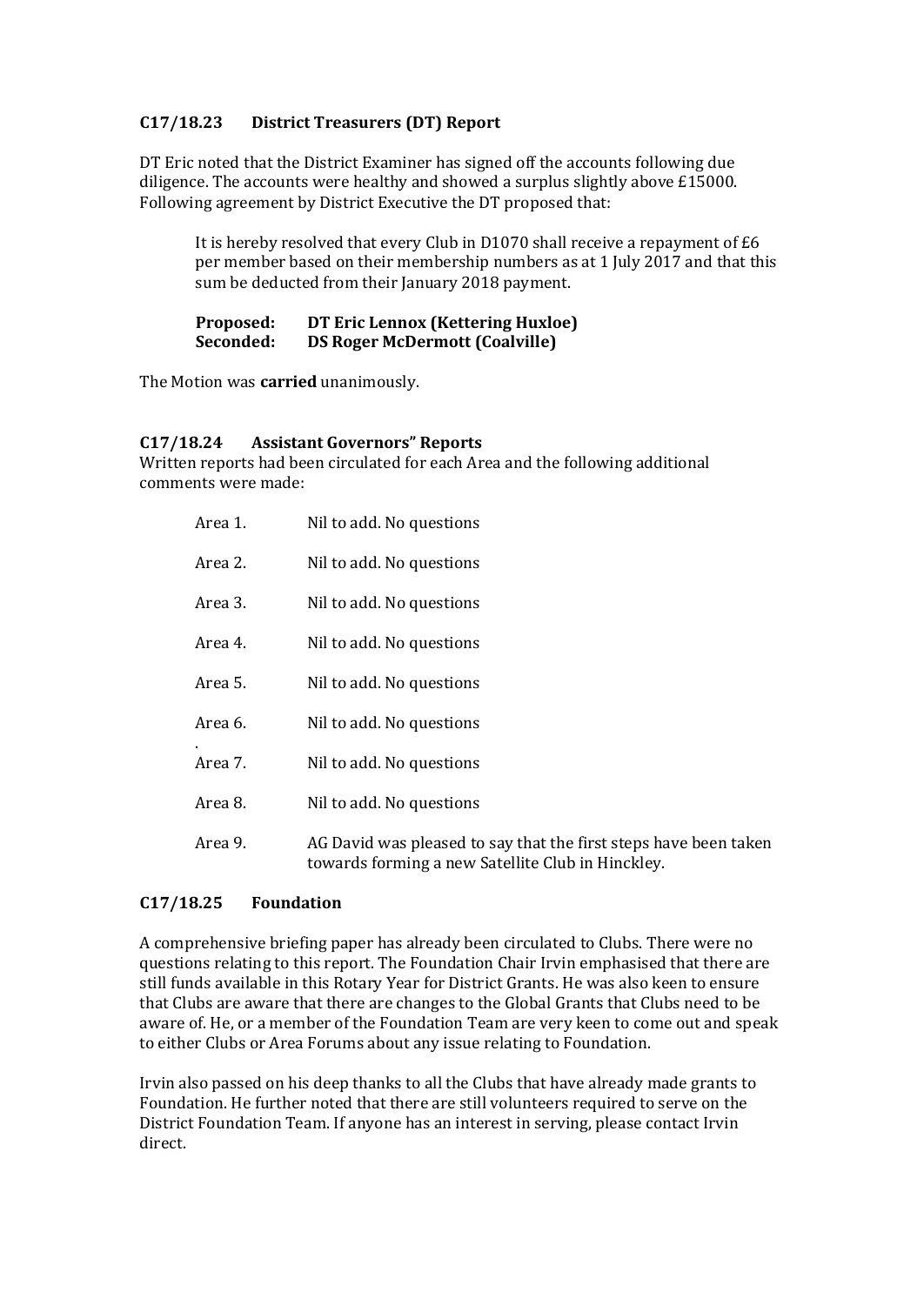# **C17/18.26 Project Teams' Reports.**

## **Youth Service.**

#### Rotaract.

The Rotaract Chair offered his thanks to AGs who have reported on Clubs where there is interest in Rotaract. There were no questions.

Since his report was issued, there have been 3 meetings concerning the development of Rotaract in D1070. First, there had been a meeting of the Rotaract District Council which had been very successful and at which the chairmanship had been handed over to Rotaract. Secondly, the Rotaract Clubs held a joint project meeting with representation from all six effective clubs to plan for a major Fundraising Day during the Summer. The ambition is to raise some £20k towards End polio. The third meeting was one of the newly established Rotary Rotaract District Committee with representation from all AG Areas **Community**.

There was Nil to add to the Chair's report. He did, however, emphasise that if any Club has an interest in Heartwize, then they should contact PDG John Dehnel direct or Rtn Bob Parfitt (Wellingborough Hatton).

The Community Shield this year was awarded jointly to The Rotary Clubs of Rushden and Kettering. The DG presented this award which, it was agreed was well deserved.

#### **International.**

There were no matters raised concerning the report already circulated and there were no questions. Joel Weaver (Kimbolton Castle), this year's chairman is happy to come out to any Club to talk about all the current issues and projects involved in International.

## **C17/18.27 Support Teams Chairmen's Reports**

#### **Communications.**

A report had been circulated and there were no questions.

#### **Vocational**.

Rtn Bill Hill (Melton Mowbray) who is now Chair of Vocational, informed Council that there were now 2 members of the Committee together with a further 2 volunteers. The Committee had made a request for a Rotaract member to join the Committed. There is an aim to consider areas such as Mental Health, Mentoring and Literacy as immediate points of interest.

#### **Conference Report.**

#### 1**. Llandudno**

Rtn Bill Hill (Conference manager for Llandudno) informed Council that there is likely to be a small surplus from the Llandudno Conference. He wished to record his sincere thanks to all those who had helped to make the event such a success.

#### **2. Torquay and Beyond**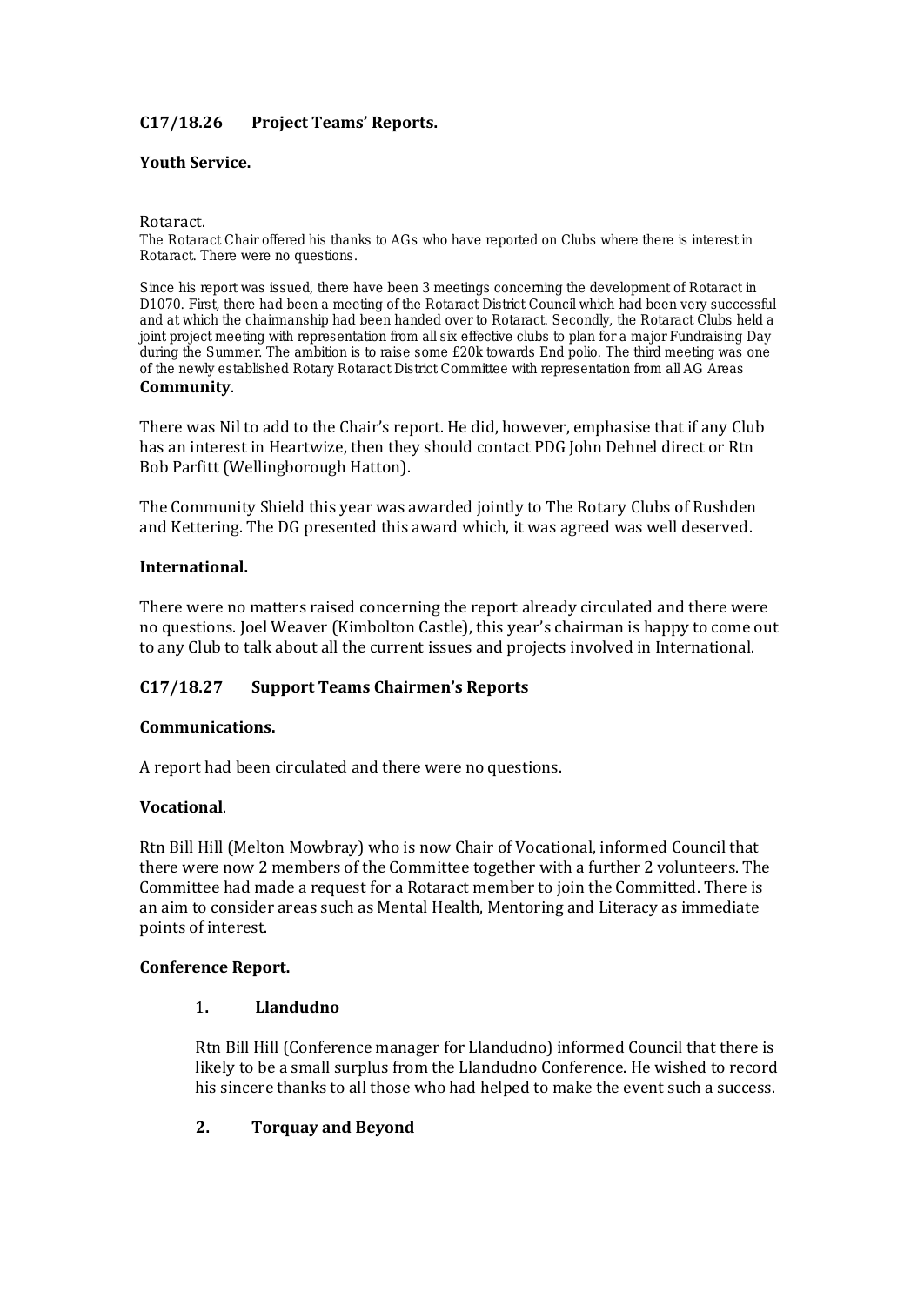Rtn Bob McKinlay (Grantham Kesteven) who is Conference for Torquay and beyond, presented the options for Conference in 2019. The options had been narrowed down to Southport and Harrogate. Numbers are always a problem. If numbers cannot be guaranteed or are too low, costs are much higher. Never the less the costs differential for each of the venues was striking:

| Southport  | Registration would be £38 per delegate |
|------------|----------------------------------------|
| Harrogate: | registration would be £59 per delegate |

He also pointed out that the cost of hotels in Harrogate were also generally more expensive when compared to Southport

When put to the vote, Council gave **strong support for Southport**.

#### **Leadership Development and Training.**

There was no report.

#### **Membership**.

#### **Retention:**

There have been 2 Know Your Rotary dates added to the programme:

| Thursday 8 March | Lincoln  |
|------------------|----------|
| Monday 19 March  | Hinckley |

The District Quiz had been won by Northampton west. Charles Stevens presented the monies raised from the Quiz , amounting to £905, to the DG. She will put this towards her Global Grant Project.

#### **Attraction:**

It was noted that so far this year membership numbers are very much in the Black. However, it was pointed out that this often happens at this time of year because of the reductions that have taken place in the latter part of the previous Rotary Year. PDG Dick Parsley is happy to come to any Club to talk about membership issues. He emphasised that the Team is there to help and should be used as a resource for Clubs.

## **C17/18.28 Club Presentation Slot**

Rotary Club of Ramsay had run a very successful Junior Technology Tournament. Although the subject was challenging, it was enjoyed by all. The project was run in one school but other schools in villages in the area want to be involved.

DG Chris thanked RC Ramsey for their "Foreign Coin" initiative as well as to those who have contributed. The money raised will be sent to End Polio.

RIBI President then gave a presentation on how Rotary had progressed over the years due to the vision of individual Rotarians. He emphasized the need for our Clubs to make full use of the flexibility afforded to them by COL in order to attract younger members, given that the current average age of Rotarians in RIBI is 74